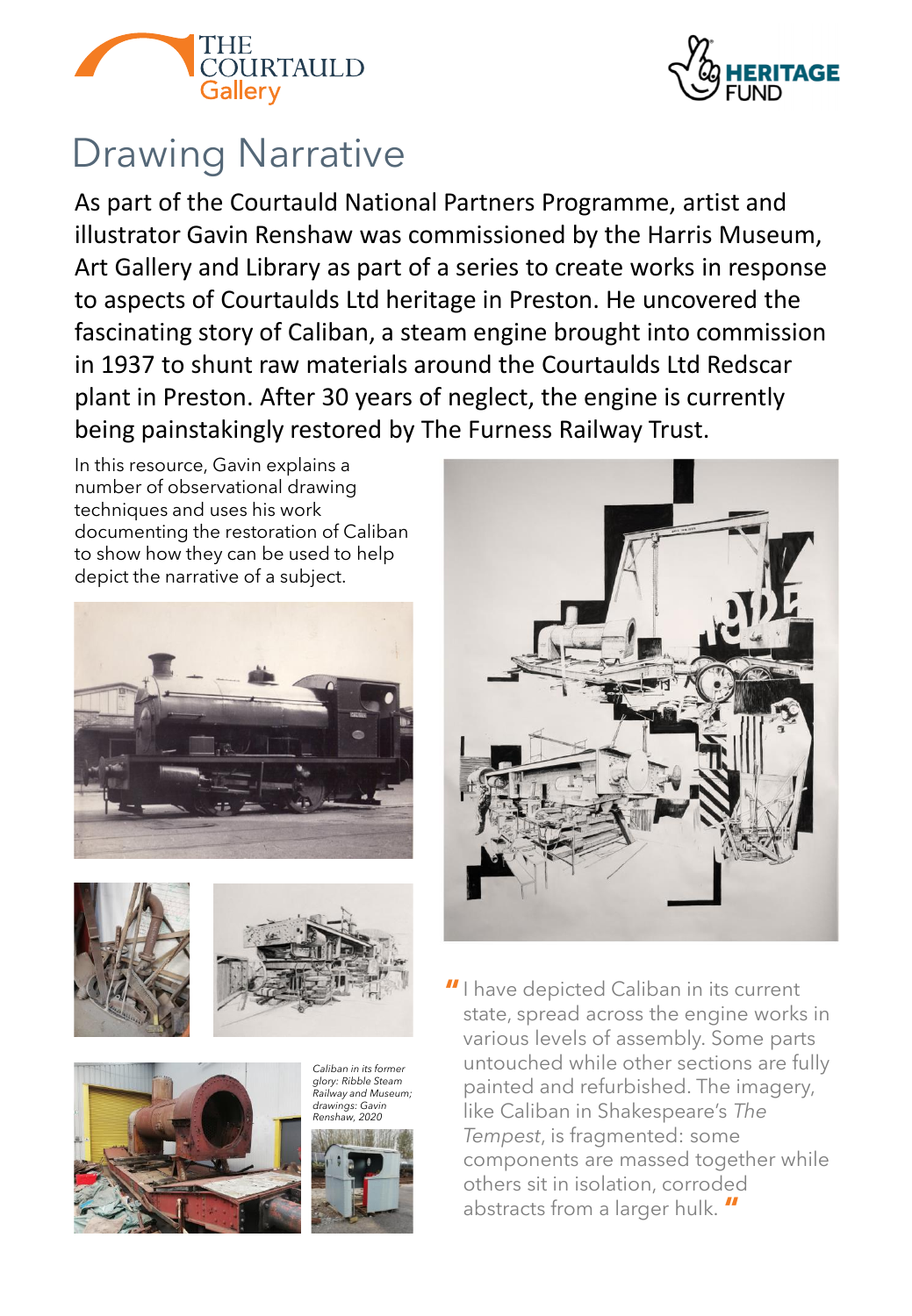### In context

Here's an example of how the exercises that follow and other graphic techniques can help to drive a narrative within your drawings. This is a study from my drawings of Caliban in the workshop at Ribble Steam Railway and Museum, featuring two engineers inspecting some components. I initially made a number of sketches on site and took some photographs for reference.









In the finished drawing you can see that some of the scene is practically abstract and certain elements have been completely removed.

I want all of the focus to be on the steam engine components and the engineers, like surgeons, discussing the refurbished parts.

All detail has been isolated to those areas. The men have been simplified so most of their bodies are in shadow to give the image contrast. The long table has become a single suggestive line.

The negative space now frames the scene with a suggestion of an engine in the background. They are absorbed with inspection.

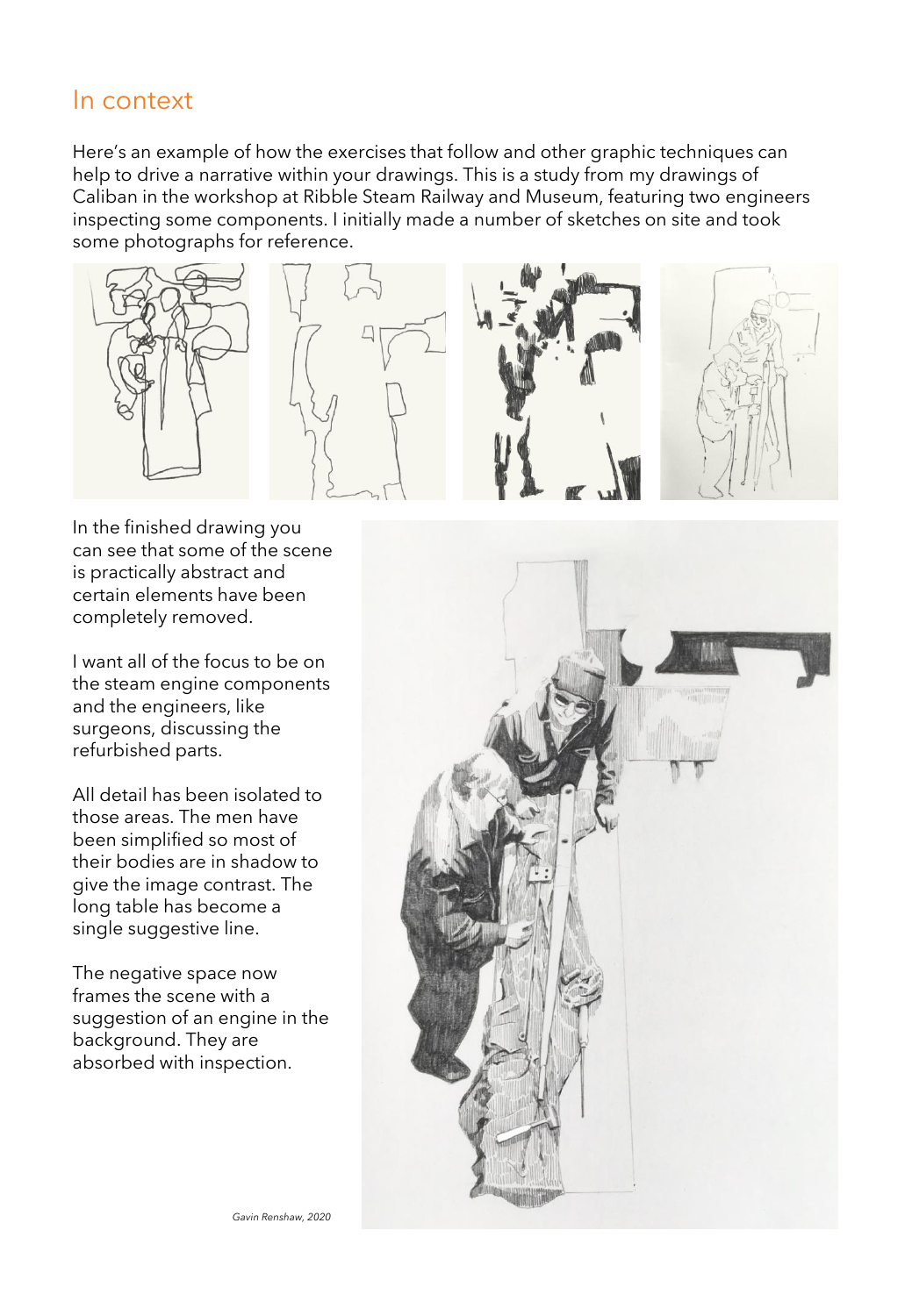## Tips and techniques

These techniques are useful for students in developing sketchbook work and communicating aspects of their subject, or anyone wishing to develop approaches to drawing and observation.

Firstly, a few thoughts before picking up the pencil. Drawing is fundamentally about looking at your subject, its surroundings, proportion, weight and how light hits its surface. I recommend spending a few minutes just observing the key characteristics of what you are about to draw. We all think we know what things look like but it is only when you look at something with fresh eyes, really inspecting its shape and form that we are ready to draw it.

#### Getting started

Always try to draw the subject in front of you at the same size you see it. This sounds simple and obvious but it is surprising how close or far away we sometimes sit from the subject we are about to draw. To check this, simply hold the paper you are going to draw on in front of you and next to the subject in your line of sight. Will it fit on the page? If not, adjust your position accordingly by moving either closer or further away.



#### Exercise 1:The one liner

Draw your subject in one continuous line, try not to take your pencil off the paper. If you do, don't worry, just continue from where you left off.



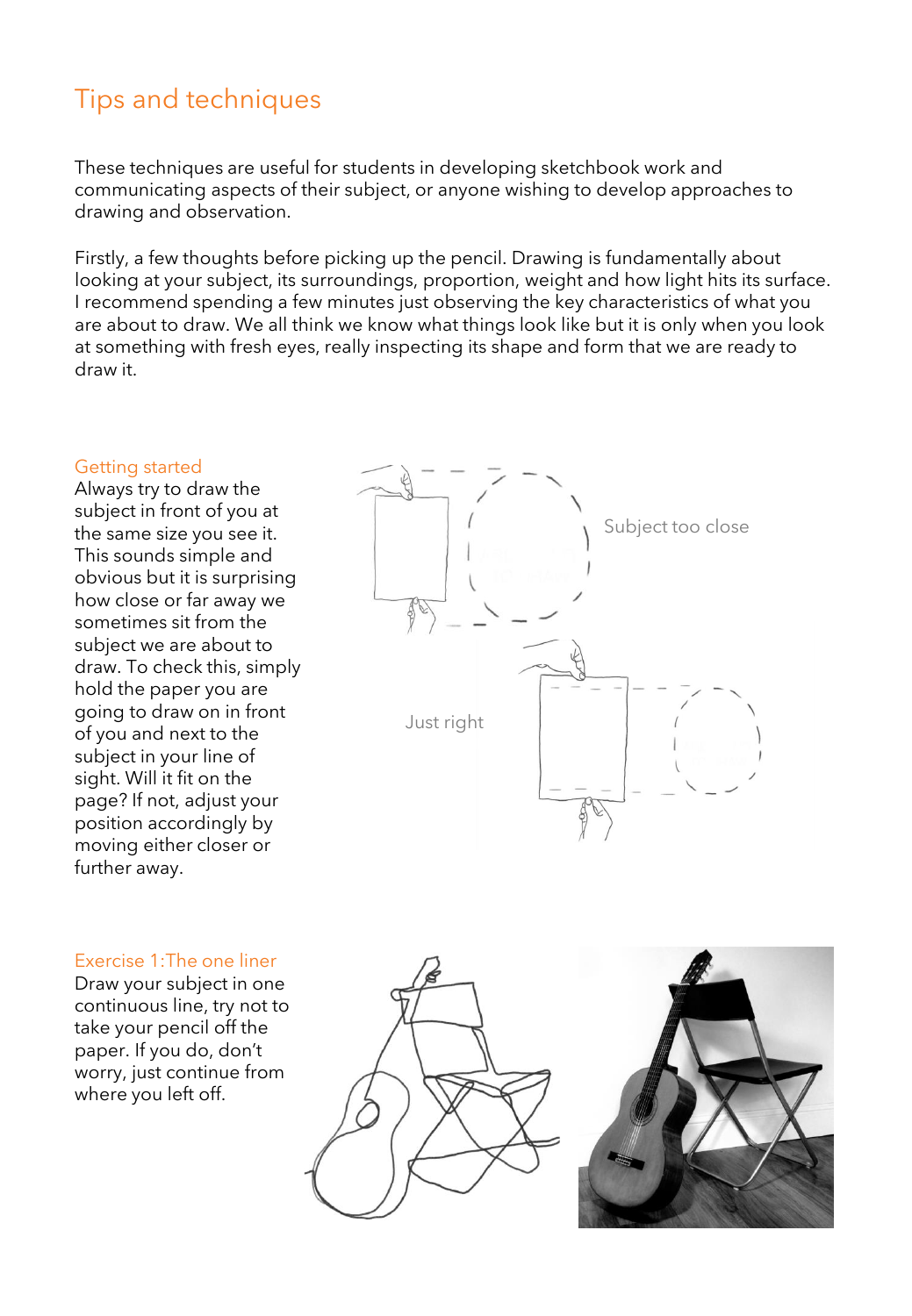#### Exercise 2: Negative spaces

Let's look at negative space. Negative space is everything which is not the subject you have chosen to draw. In this case the floor, the wall and the spaces between the chair legs, for example. Draw these shapes as you see them around your object.





#### Exercise 3: Shadows

Draw your subject looking only at the shadows. To help you see these easier, try half closing your eyes, like you are squinting. This will help separate light from dark and eliminate detail.





#### Exercise 4: Simplify details

Lets look at a complicated bit of your image and how you might simplify it. Look at the key objects you want to represent in your drawing. If the subject in front of you has many detailed areas, focus on the parts which are important to you, ensure that these take preference over everything else. Leave all the other parts out.